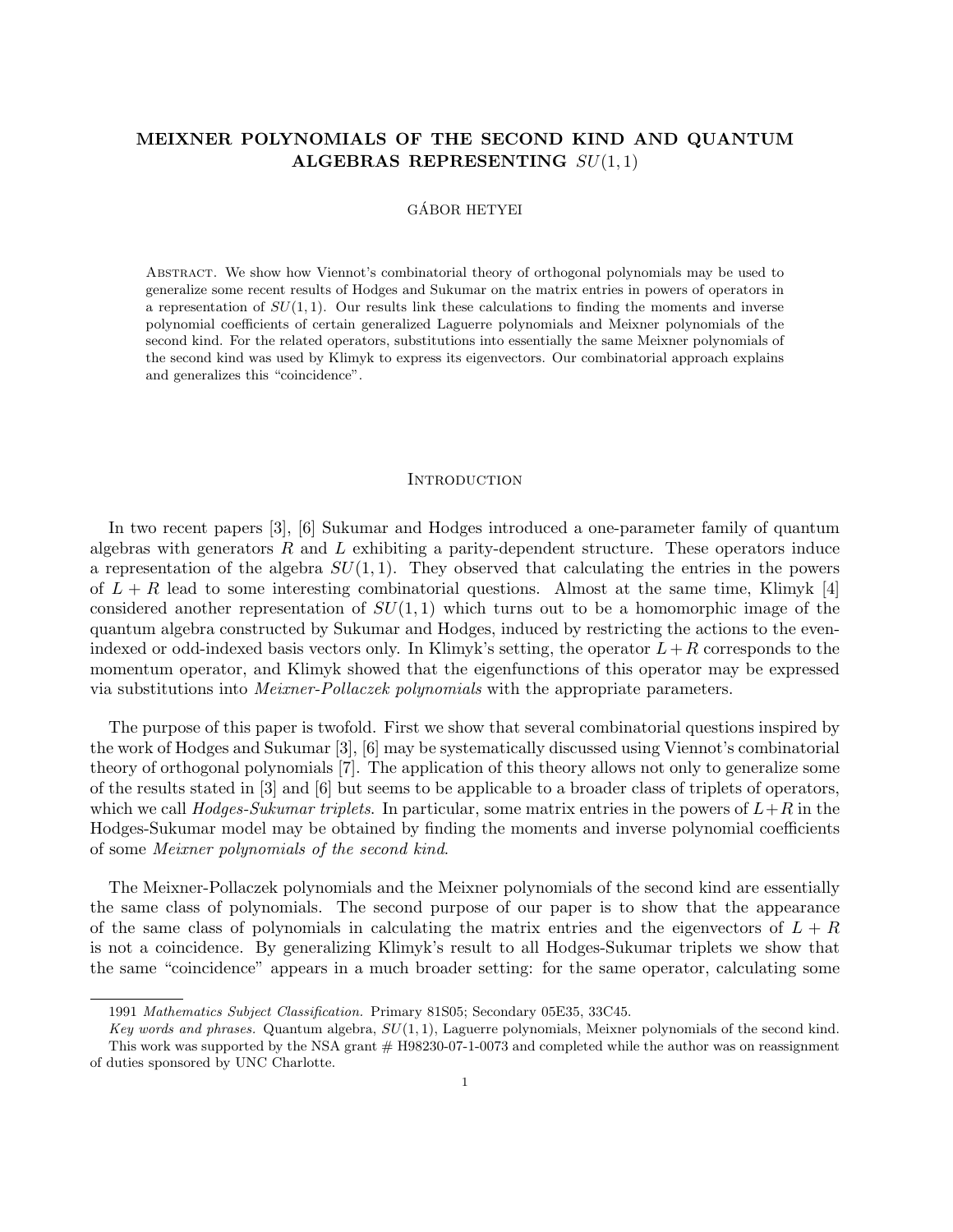#### $\overline{\text{GABOR HETYEI}}$

matrix entries in its powers and finding its eigenvectors corresponds to finding the inverse polynomial coefficients and substituting into the same orthogonal polynomial system.

Our paper is structured as follows. In the Preliminaries we review some of Viennot's results [7] and the representations of  $SU(1, 1)$  constructed by Sukumar and Hodges [6] and Klimyk [4]. We also add a few observations that are necessary to their adaptation. The definition of the Hodges-Sukumar triplets and the generalization of some results from [3] and [6] using Viennot's theory [7] may be found in Section 2. The specialization of these results to the Hodges-Sukumar representation of  $SU(1,1)$  may be found in Section 3. Section 4 contains the generalization of Klimyk's result to Hodges-Sukumar triplets and also the statement of an analogous result for the operator  $L + S + R$ . The concluding Section 5 contains remarks on the potential wider adaptability of the ideas presented in this paper.

# 1. Preliminaries

1.1. Viennot's combinatorial proof of Favard's theorem. Concerning orthogonal polynomials, in this paper we follow Viennot's [7] notation and terminology, by sometimes we complement the facts stated in [7] with results cited from Chihara's classical work [2]. The direct way to define an orthogonal polynomial sequence (OPS)  $\{p_n(x)\}_{n\geq 0}$  is to provide a linear form  $f : \mathbb{C}[x] \to \mathbb{C}$  and postulate the following three axioms:

- (i) for all n,  $p_n(x)$  is a polynomial of degree n,
- (ii)  $f(p_m(x)p_n(x)) = 0$  if  $m \neq n$ ,
- (iii) for all *n*,  $f(p_n(x)^2) \neq 0$ .

The map f is called a *moment functional*. Whenever an OPS exists, each of its elements is determined up to a non-zero constant factor [2, Ch. I, Corollary of Theorem 2.2].

An equivalent way define an OPS is by means of Favard's theorem [2, Ch. I, Theorems 4.1 and 4.4]. This states that a sequence of monic polynomials  $\{p_n(x)\}_{n>0}$  is an orthogonal polynomial sequence, if and only if it satisfies the initial conditions

(1) 
$$
p_0(x) = 1, p_1(x) = x - b_0,
$$

and a two-term recurrence formula

(2) 
$$
p_{n+1}(x) = (x - b_n)p_n(x) - \lambda_n p_{n-1}(x) \text{ for } n \ge 1,
$$

where the numbers  $b_n$  and  $\lambda_n$  are constants and  $\lambda_n \neq 0$  for  $n \geq 1$ . The above form appears in [7, Ch. I, Theorem 9], in [2] the indices are shifted. The original proof of Favard's theorem provides only a recursive description of the moment associated functional  $f$ . Viennot [7, Ch I, Proposition 17] gave an explicit combinatorial description by expressing the *moments*  $\mu_n := f(x^n)$  as sums of weighted *Motzkin paths.* A Motzkin path [7, Ch. I, Def. 15] of length n is a path  $\omega = (s_0, \ldots, s_n)$  in  $\mathbb{Z} \times \mathbb{Z}$ from  $s_0$  to  $s_n$  such that the second coordinate of all  $s_i$ 's is non-negative, and each step  $(s_i, s_{i+1})$  is either a northeast step  $(1, 1)$  or an east step  $(1, 0)$  or a southeast step  $(1, -1)$ . Viennot introduces the following valuation: the weight  $v(\omega)$  of  $\omega$  is the product of the weights of its steps  $(s_{i-1}, s_i)$ , where each northeast step has weight 1, each east step at level k has weight  $b_k$  and each southeast step starting at level k has weight  $\lambda_k$ . He then defines  $\mu_n := \sum_{\omega} v(\omega)$  as the total weight of all Motzkin paths  $\omega$  from  $(0,0)$  to  $(n,0)$ .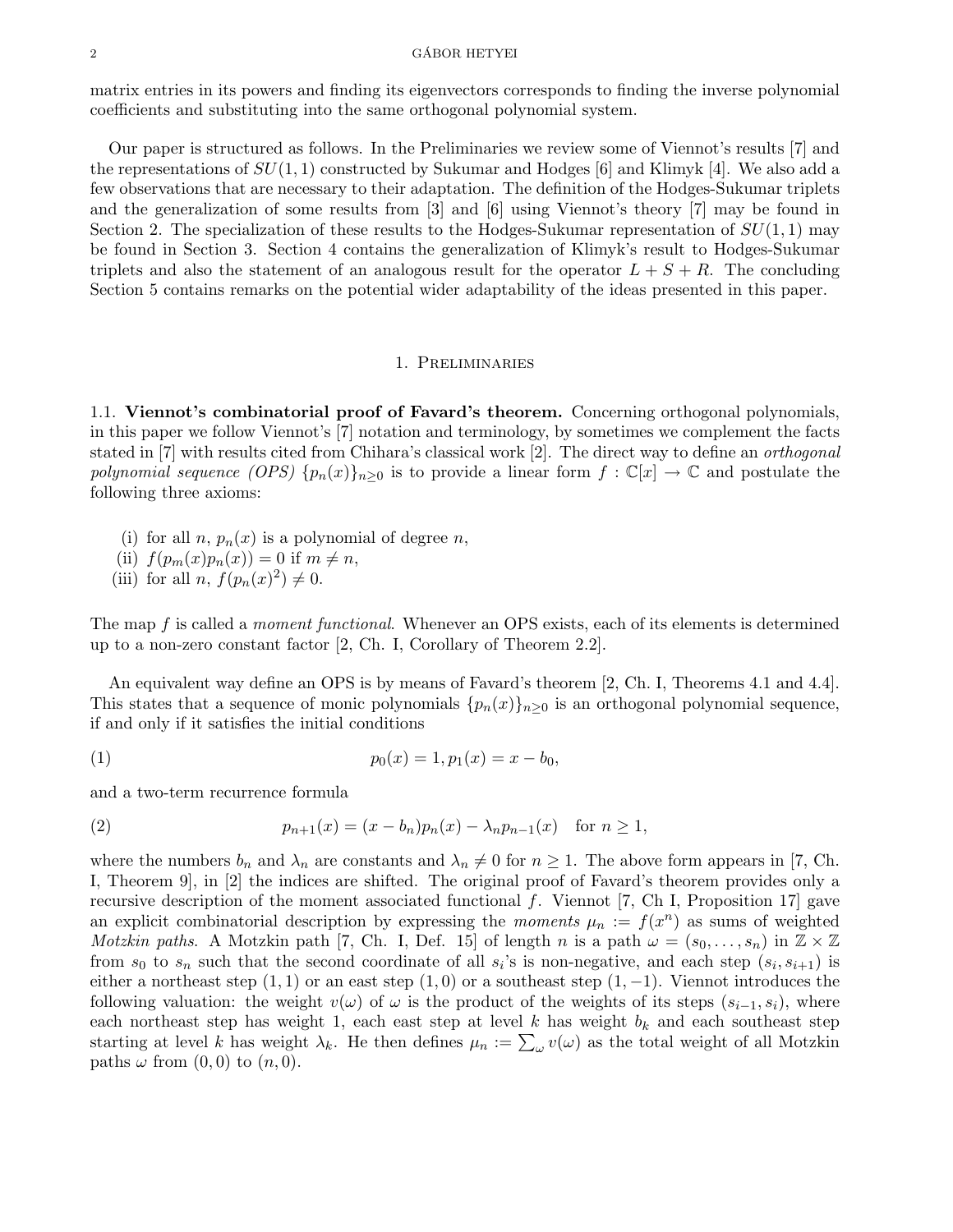**Theorem 1.1** (Viennot). Let  $\{p_n(x)\}_{n>0}$  be a sequence of monic polynomials, given by (1) and (2) and let  $f: \mathbb{C}[x] \to \mathbb{C}$  be the linear map given by  $f(x^n) := \mu_n$ . Then for all  $n, k, \ell \geq 0$  we have

$$
f(x^n p_k(x) p_\ell(x)) = \lambda_1 \cdots \lambda_\ell \sum_\omega v(\omega)
$$

where the summation is over all Motzkin paths of length n from level k to level  $\ell$ .

Substituting  $n = 0$  in Theorem 1.1 yields the more difficult implication of Favard's theorem. A generalization of Theorem 1.1 [7, Ch. III, Theorem 1] allows the computation of the inverse polynomials of a system of monic polynomials  $\{p_n(x)\}_{n\geq 0}$  given by (1) and (2), even if some scalars  $\lambda_n$  are zero (and thus  $\{p_n(x)\}_{n\geq 0}$  is not an OPS). The inverse polynomials  $q_n(x) := \sum_{i=0}^n q_{n,i} x^i$  are defined by  $x^n = \sum_{i=0}^n q_{n,i} p_i(x).$ 

**Theorem 1.2** (Viennot). Let  $\{p_n(x)\}_{n\geq 0}$  be a system of monic polynomials defined by (1) and (2) for some numbers  $\{b_n\}_{n\geq 0}$  and  $\{\lambda_n\}_{n\geq 1}$ . The coefficient  $\mu_{n,k}$  of  $x^k$  in the inverse polynomial  $q_n(x)$  is then the total weight of all weighted Motzkin paths of length n starting at  $(0, 0)$  and ending at  $(n, k)$ .

1.2. Viennot's "histoires", Laguerre and Meixner polynomials. Sometimes even more combinatorial models may be built, using Viennot's second valuation of Motzkin paths, defined as follows. Given three sequences  $\{a_k\}_{k\geq 0}$ ,  $\{b_k\}_{k\geq 0}$  and  $\{c_k\}_{k\geq 1}$  of numbers we define the weight  $v_1(\omega)$  of a Motzkin path  $\omega$  as the product of the weights  $v_1(s_{i-1}, s_i)$  of its steps, such that each northeast (resp. east, resp. southeast) step starting at level k has weight  $a_k$  (resp.  $b_k$ , resp.  $c_k$ ). Setting

(3) 
$$
\lambda_k = a_{k-1}c_k \text{ for } k \ge 1,
$$

for a Motzkin path  $\omega$  from  $(0, 0)$  to  $(n, 0)$ ,  $v_1(\omega)$  is equal to  $v_i(\omega)$ , as defined in Section 1.1, because each northeast step starting at some level  $k-1$  may be matched to the first subsequent southeast step starting at level k. The combinatorial interest in  $v_1$  arises when the sequences  $\{a_k\}_{k>0}$ ,  $\{b_k\}_{k>0}$  and  ${c_k}_{k>1}$  consist of non-negative integers, allowing us to think of these weights as making *choices* from a set of options. In such situations Viennot defines a *story ("histoire")* as a pair  $(\omega; (p_1, \ldots, p_n))$  of a Motzkin path  $\omega = (s_0, \ldots, s_n)$  and a sequence  $(p_1, \ldots, p_n)$  of positive integers satisfying  $1 \leq p_i \leq$  $v_1(s_{i-1}, s_i)$  for  $1 \leq i \leq n$ . Clearly the moment  $\mu_n$  is the number of stories of length n.

Of particular interest to us is Viennot's bijection between his "histoires de Laguerre" of length  $n$ associated to the valuation

(4) 
$$
a_k = k + 1
$$
,  $b_k = 2k + 2$  for  $k \ge 0$ ;  $c_k = k + 1$  for  $k \ge 1$ ,

and the permutations of the set  $\{1, \ldots, n+1\}$ . Here we only outline the construction, for details we refer to [7]. We represent each permutation by an increasing binary tree, recursively defined as follows: 1 becomes the root of the tree, the numbers preceding 1 become the nodes of the left descendants of 1, the remaining numbers become the right descendants of 1. We think of each labeled Motzkin path as the description of the process of "growing" such a tree from an unlabeled root: in step i the  $p_{i+1}$ th unlabeled node gets label i, and this node obtains two (resp. one resp. zero) unlabeled children if step i is a northeast (resp. east resp. southeast) step. For the east steps we write  $b_k = b'_k + b''_k$  where  $b'_k = k+1$  is the number of "red" east steps,  $b''_k = k+1$  is the number of "blue" east steps, and the color red (blue) represents the options of adding a left (right) single child.

The *(monic)* Laguerre polynomials  $L_n^{(\alpha)}(x)$  are the OPS defined by (1) and (2) where  $b_k = 2k + \alpha + 1$ and  $\lambda_k = k(k + \alpha)$ , see [7, Ch. II, §5]. The associated moments are given by [7, Ch. II, (31')]

(5) 
$$
\mu_n = (\alpha + 1)_n = (\alpha + 1)(\alpha + 2) \cdots (\alpha + n).
$$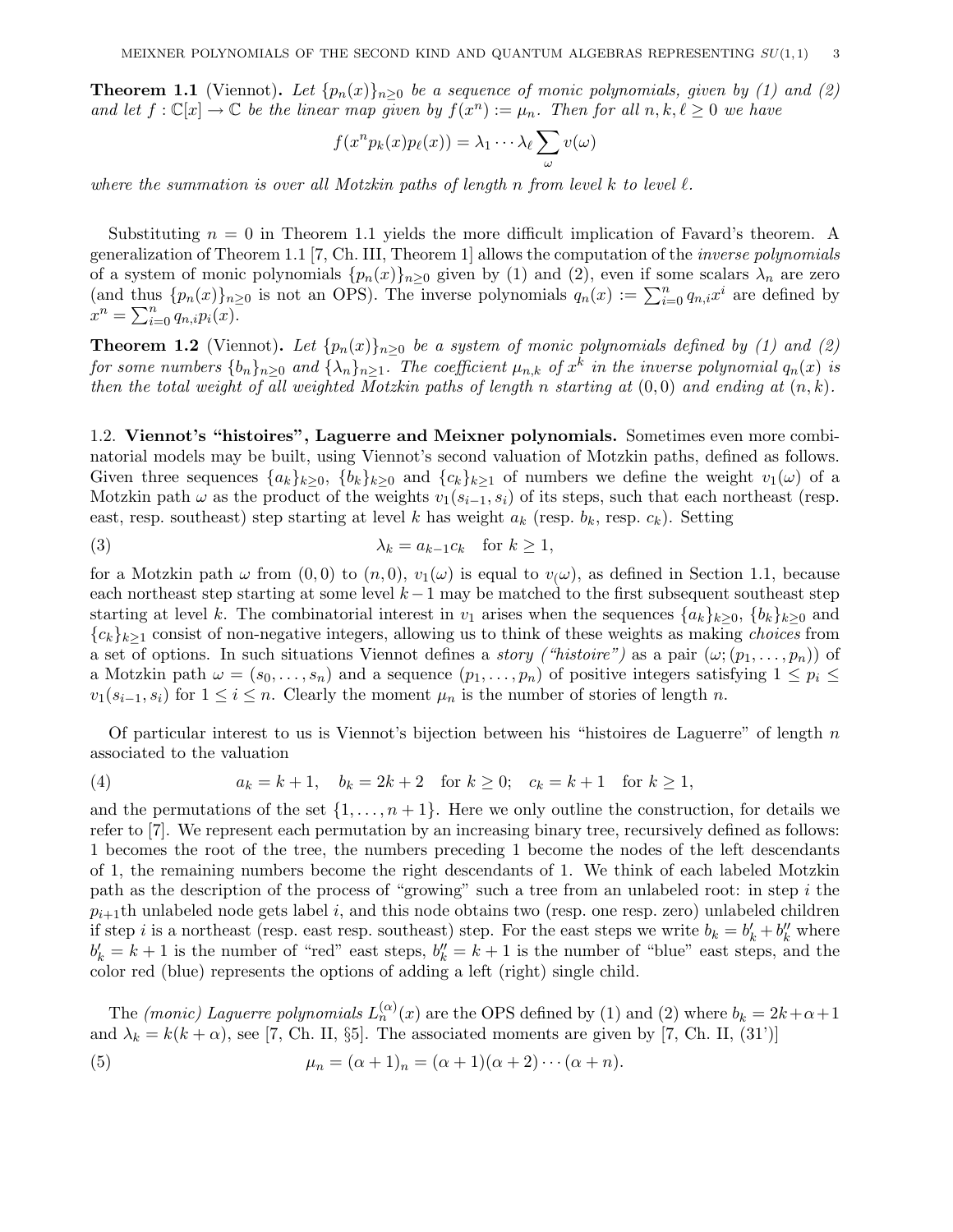#### 4 GABOR HETYEI ´

The combinatorial model outlined above is associated to the case  $\alpha = 1$  yielding *large Laguerre stories*. For general  $\alpha$  we have *weighted Laguerre stories*, for  $\alpha = 0$  we obtain *restricted Laguerre stories* by limiting  $b'_k$  to k above. The restricted Laguerre stories are thus a subset of the large Laguerre stories and correspond bijectively to the permutations  $\sigma \in S_{n+1}$  with  $\sigma(1) = n+1$ .

Another class of particular interest to us are the (monic) Meixner polynomials of the second kind  $M_n(x;\delta,\eta)$ , defined by (1) and (2) where  $b_k = (2k+\eta)\delta$  and  $\lambda_k = (\delta^2+1)k(k+\eta-1)$ . We will only be interested in the case when  $\delta = 0$  thus  $b_k = 0$  and  $\lambda_k = k(k + \eta - 1)$ . The moments associated to  ${M_n(x; \delta, \eta)}_{n>0}$  may be expressed using the Motzkin paths associated to the Laguerre polynomials  ${L_n^{(\eta-1)}(x)}_{n\geq 0}$  subject to the restriction that no east step occurs. Motzkin paths with no east steps are also known as Dyck paths. For the nth moment  $\mu_n(\delta, \eta)$  we have [7, Ch. II, Eq. (74)]

$$
\mu_n(\delta, \eta) = \sum_{\sigma \in S_n} \eta^{\mathsf{s}(\sigma)} \delta^{\mathsf{dm}(\sigma) + \mathsf{dd}(\sigma)} (1 + \delta^2)^{\mathsf{c}(\sigma)}.
$$

Here  $dm(\sigma)$  resp.  $dd(\sigma)$  denotes the number of double rises resp. double descents of  $\sigma$  with the convention that a descent  $(\sigma(1), \sigma(2))$  or  $(\sigma(n-1), \sigma(n))$  counts as double. For  $\delta = 0$ , the only permutations that yield a nonzero contributions are alternating or zig-zag permutations starting and ending with a rise, whose set we denote by  $Z_n$ . Thus we obtain

(6) 
$$
\mu_n(0,\eta) = \sum_{\sigma \in Z_n} \eta^{\mathbf{s}(\sigma)},
$$

where  $s(\sigma)$  is the number of prominent elements ("éléments saillants")  $\sigma(i)$ , defined by the property  $\sigma(i) = \min{\{\sigma(1), \sigma(2), \ldots, \sigma(i)\}}$ . In particular,  $\mu_{2n+1}(\eta, 0) = 0$  for all  $n \geq 0$ . The case of a positive integer  $\eta$  was worked out by Carlitz [1]. He considered the polynomials  $f_n^k(x) = (-i)^n M_n(ix; 0, k)$  but, using the substitution  $x \mapsto x/i$  we may recover the moments  $\mu_{2n}(0, \eta)$ . In the next lemma we state Carlitz' formula modified for our purposes, together with the outline proof that extends its validity to all numbers  $\eta$ . It is very likely that by now this generalization is also known.

**Lemma 1.3.** For all  $\eta \neq 0$  the moments of  $\{M_n(x; 0, \eta)\}\)n>0}$  satisfy

$$
\mu_{2n}(0, \eta) = E_{2n}^{(\eta)}
$$
 where  $\sec^{\eta}(t) = \sum_{n \geq 0} E_{2n}^{(\eta)} \frac{t^{2n}}{(2n)!}.$ 

*Proof.* Let  $E_{2n,k}$  denote the number of those zig-zag permutations on 2n elements that start and end with a rise and have  $k$  prominent elements. Since 1 is the rightmost prominent element, using the decomposition  $\sigma(1)\cdots\sigma(n) = \sigma(1)\cdots1\cdots\sigma(n)$  we have the recursion formula

(7) 
$$
E_{2n,k} = \sum_{m=0}^{n-1} {2n-1 \choose 2m} E_{2m,k} \cdot T_{2n-2m-1}.
$$

Here  $T_{2n-2m-1}$  counts the number of zig-zag permutations on  $2n-2m-1$  elements, starting with a descent and ending with a rise. Introducing  $\phi_k(t) := \sum_{n\geq 0} E_{2n,k} x^{2n}/(2n)!$  we obtain the recursion

$$
\phi_k(t) = \int_0^t \phi_{k-1}(u) \tan(u) \ du.
$$

Using this, we may show by induction that  $\phi_k(t) = (-\ln \cos(t))^k$ . Thus, by (6),  $\mu_{2n}(0, \eta)$  is the coefficient of  $t^{2n}/(2n)!$  in  $\sum_{k\geq 0}(-1)^k \ln \cos(t)^k \cdot \eta^k/k! = \exp(-\eta \ln \cos(t)) = \sec(t)^{\eta}$ .<br>. — Петри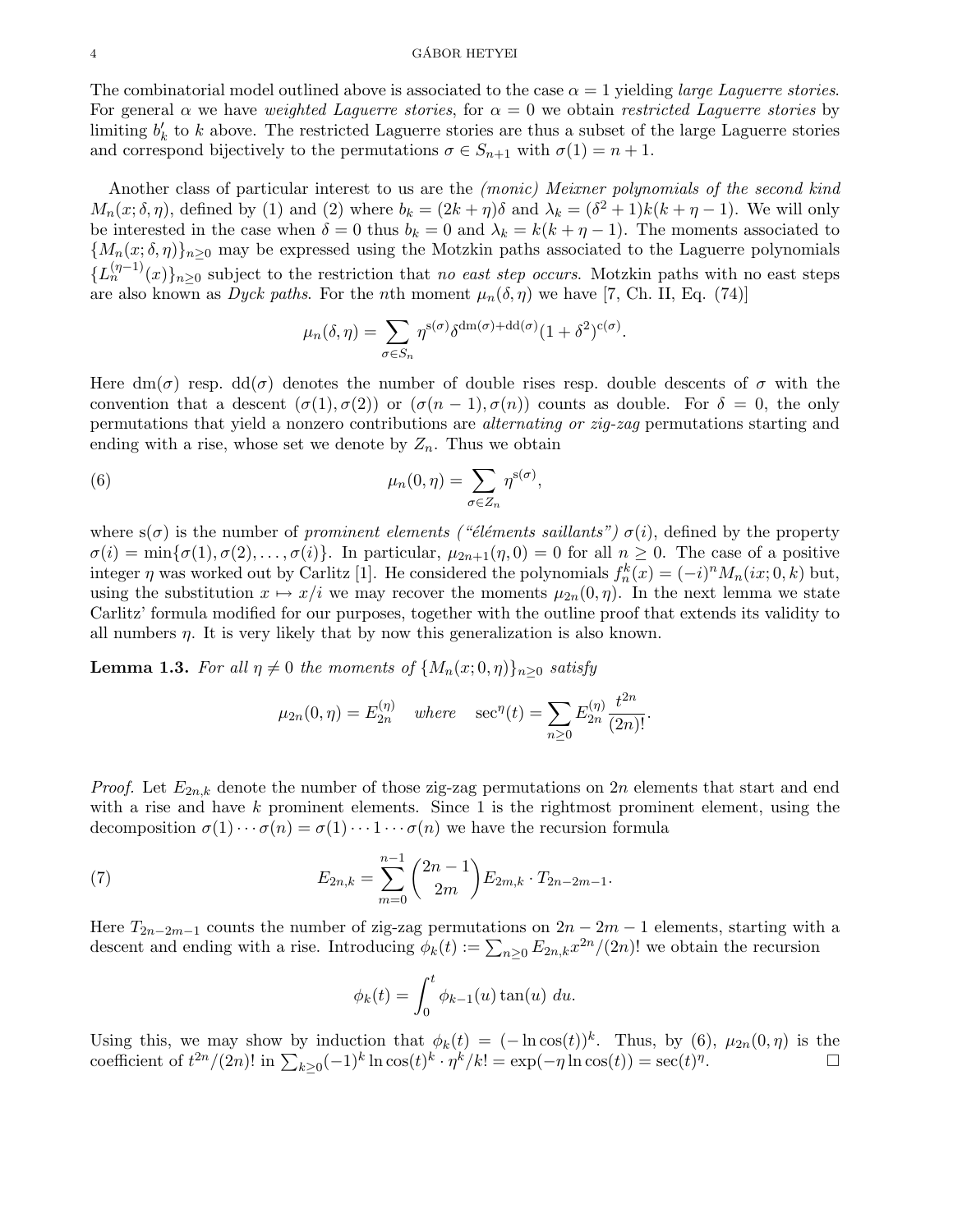We conclude this section by reviewing the inverse polynomials of the polynomials  $\{L_n^{(\alpha)}(x)\}_{n\geq 0}$  and  ${M_n(x,0,\eta)}_{n\geq 0}$ . Both OPS are examples of *Sheffer orthogonal polynomials* defined as polynomials  ${p_n(x)}_{n\geq 0}$  given by a generating function

(8) 
$$
\sum_{n\geq 0} p_n(x) \frac{t^n}{n!} = f(t) \exp(xg(t)).
$$

As noted by Viennot [7, Ch. III, (11) and (12)], the inverse polynomials  $\{q_n(x)\}_{n\geq 0}$  of a Sheffer OPS  ${p_n(x)}_{n\geq0}$  form a Sheffer OPS, given by

(9) 
$$
\sum_{n\geq 0} q_n(x) \frac{t^n}{n!} = \frac{1}{f(g^{\langle -1 \rangle}(t))} \exp(xg^{\langle -1 \rangle}(t)).
$$

Here  $g^{-1}(t)$  stands for the compositional inverse of  $g(t)$ .

1.3. Representations of  $SU(1,1)$  by Sukumar, Hodges, and Klimyk. Following the notation used by Klimyk [4], the Lie algebra  $SU(1,1)$  has the generators  $J_0, J_1, J_2$  subject to the commutation relations  $[J_0, J_1] = iJ_2$ ,  $[J_1, J_2] = iJ_0$ ,  $[J_2, J_0] = iJ_1$ . Equivalently, we may use  $J_+ := J_1 + iJ_2$  and  $J_- := J_1 - iJ_2$  instead of  $J_1$  and  $J_2$ . Then we have the commutation relations

(10) 
$$
[J_0, J_+] = J +, \quad [J_0, J_-] = -J_-, \quad [J_-, J_+] = 2J_0.
$$

Both Sukumar and Hodges [6] and Klimyk [4] have studied representations of the above generators as operators acting on an infinite dimensional Hilbert space, thus obtaining models of a quantum oscillator.

In the work of Sukumar and Hodges [6] the Hilbert space has the orthonormal basis vectors  $|0\rangle, |1\rangle,$  $|2\rangle$ , ... and  $\alpha$  is a fixed real number. They define the operators L, R and S, by the following formulas.

(11)  
\n
$$
L|2n\rangle = \sqrt{(2n+1+\alpha)(2n+2)}/2|2n+2\rangle
$$
\n
$$
L|2n-1\rangle = \sqrt{(2n+1+\alpha)(2n)}/2|2n+1\rangle
$$
\n
$$
R|2n+2\rangle = \sqrt{(2n+1+\alpha)(2n+2)}/2|2n\rangle
$$
\n
$$
R|2n+1\rangle = \sqrt{(2n+1+\alpha)(2n)}/2|2n-1\rangle
$$
\n
$$
S|n\rangle = (2n+1+\alpha)/2|n\rangle
$$

Obviously, L represents  $J_+$ , R represents  $J_-$  and S represents  $2J_0$ . A deeper analysis of the special case  $\alpha = 1$  appears in [3], by the same authors. In particular, they show that for  $\alpha = 1$  we have

(12) 
$$
\langle 0|(L+R)^{2m}|0\rangle = E_{2m} \quad \text{and} \quad \langle 1|(L+R)^{2m}|1\rangle = T_{2m+1} \quad \text{for all } m \ge 0.
$$

Here  $\langle 0|, \langle 1|, \ldots$  denote the appropriate dual basis vectors. The numbers  ${E_{2m}}_{m>0}$  resp.  ${T_{2m+1}}_{m>0}$ are the secant resp. tangent numbers, given by

$$
\sec(x) = \sum_{m\geq 0} \frac{E_{2m}}{(2m)!} x^{2m} \quad \text{and} \quad \tan(x) = \sum_{m\geq 0} \frac{T_{2m+1}}{(2m+1)!} x^{2m+1}.
$$

The representation considered by Klimyk [4] was introduced in [8, Ch. 6], and is over the Hilbert space obtained as the closure of the space of all polynomials in a single variable  $y$ . Fixing a parameter l, Klimyk introduces the basis

$$
e_n^l(y) := \left(\frac{(2l+n-1)!}{n!}\right)^{1/2} y^n
$$
, where  $n = 0, 1, 2, ...$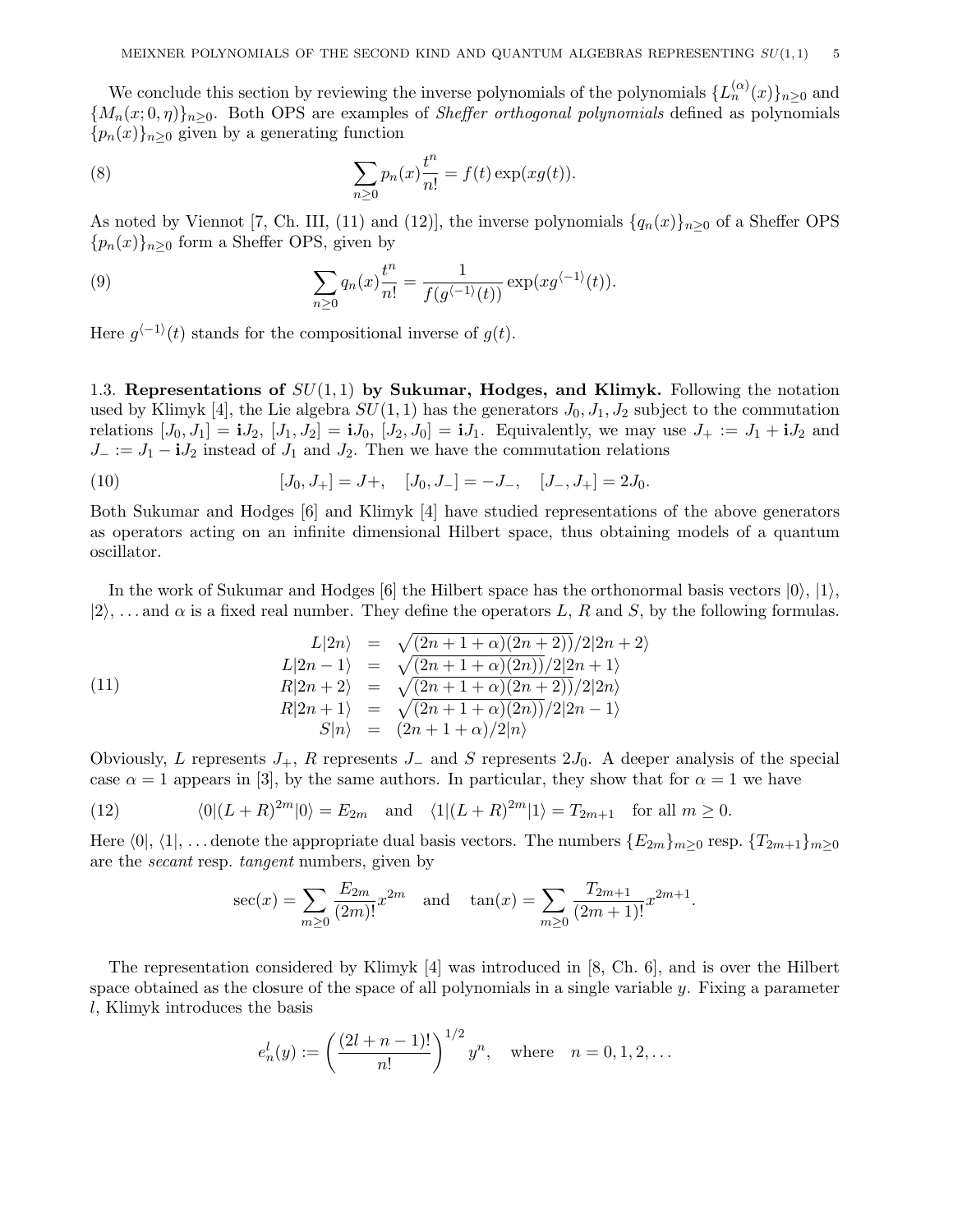### $\bullet$  GÁBOR HETYEI

The operators  $J_0$ ,  $J_1$ , and  $J_2$  are represented by differential operators, such that the relations [4, (8), (9)]

(13) 
$$
J_0 e_n^l = (l+n)e_n^l, \quad J_+ e_n^l = \sqrt{(2l+n)(n+1)}e_{n+1}^l, \quad J_- e_n^l = \sqrt{(2l+n-1)}ne_{n-1}^l
$$

are satisfied. Comparing (11) and (13), the following statement is immediate.

**Lemma 1.4.** For each l, the representation of  $SU(1,1)$  considered by Klimyk [4] is a homomorphic image of a quantum algebra constructed by Sukumar and Hodges [6], via either of the the following restrictions and identifications:

- (i) We set  $\alpha := 4l 1$ ,  $e_n^l(y)$  is identified with  $|2n\rangle$  for  $n = 0, 1, \ldots$  and we restrict the action of the operators to the closure of the subspace  $\langle 2n \rangle : n \geq 0$ .
- (ii) We set  $\alpha := 4l 3$ ,  $e_n^l(y)$  is identified with  $|2n + 1\rangle$  for  $n = 0, 1, \ldots$  and we restrict the action of the operators to the closure of the subspace  $\langle 2n + 1 \rangle : n \ge 0$ .

As noted above, L represents  $J_+$ , R represents  $J_-$ , and S represents  $2J_0$ .

One of Klimyk's [4, Eq. (17)] results is that the eigenfunctions of the momentum operator  $P := J_1$ are of the form

(14) 
$$
\psi_p(y) = \sum_{n\geq 0} P_n^{(l)}(p; \pi/2) y^n.
$$

Here the polynomials  $P_n^{(l)}(p;\pi/2)$  are the *Meixner-Pollaczek polynomials* which are essentially Meixner polynomials of the second kind  $M_n(x; \delta, \eta)$ . The formula connecting them is [2, Ch. VI, (3.22)]

(15) 
$$
P_n^{\lambda}(x; \phi) = \frac{\sin^n \phi}{n!} M_n(2x; \delta, 2\lambda), \quad \delta = \cot \phi, \quad 0 < \phi < \pi.
$$

Chihara [2] does not use the term "Meixner-Pollaczek polynomials", but mentions that they satisfy the recurrence  $[2, Ch. VI, Eq. (5.13)]$ 

(16) 
$$
nP_n^{\lambda}(x) = 2[x\sin\phi + (n+\lambda-1)\cos\phi]P_{n-1}^{\lambda}(x) - (n+2\lambda-2)P_{n-2}^{\lambda}(x),
$$

which is the same as  $(1.7.3)$  in the Askey-Wilson scheme published by Koekoek and Swarttouw [5] and cited by Klimyk [4]. Setting  $\phi = \pi/2$  in (15) leads to  $\delta = 0$ .

### 2. Hodges-Sukumar triplets of operators

In this section we generalize Eq. (12) and the similar formulas in the work of Sukumar and Hodges [3], [6] to a reasonably large class of triplets of operators and to arbitrary dual basis indices.

**Definition 2.1.** Consider an infinite dimensional Hilbert space with orthonormal basis vectors  $|0\rangle$ ,  $|1\rangle, |2\rangle, \ldots$ . We call a triplet  $(L, R, S)$  of operators a Hodges-Sukumar triplet, if  $R|0\rangle = R|1\rangle = 0$ , and for  $n \geq 0$  we have

(17) 
$$
L|n\rangle = l_n|n+2\rangle \nR|n+2\rangle = r_n|n\rangle \nS|n\rangle = s_n|n\rangle
$$

for some real numbers  $\{l_n\}_{n\geq 0}$ ,  $\{r_n\}_{n\geq 0}$ ,  $\{s_n\}_{n\geq 0}$ .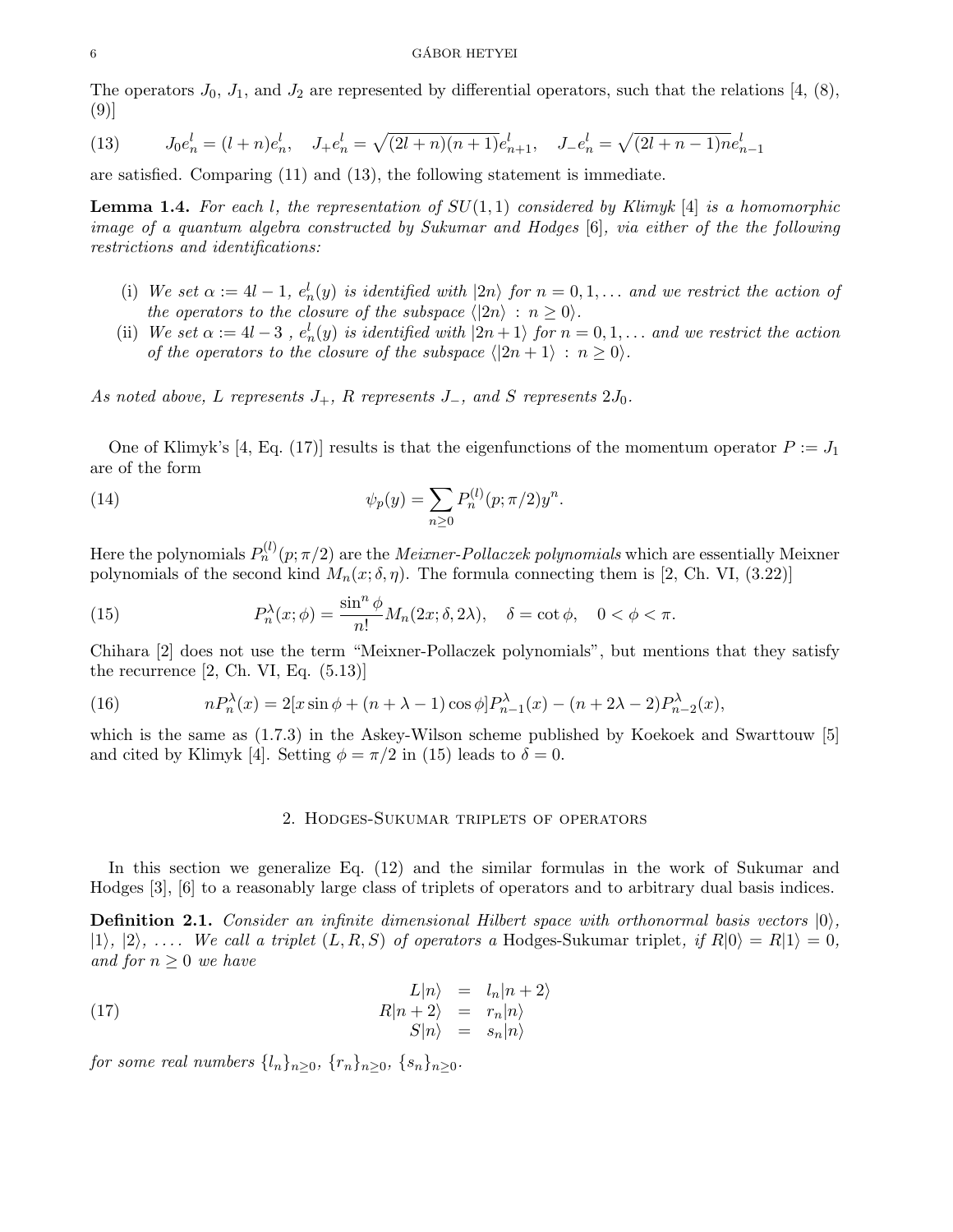We will show how Theorems 1.1 and 1.2 allow us to compute the values of  $\langle j|(L + S + R)^n |0\rangle$ ,  $\langle j|(L+S+R)^n|1\rangle$ ,  $\langle j|(L+R)^{2n}|0\rangle$  and  $\langle j|(L+R)^{2n}|1\rangle$  for all  $n, j \ge 0$ . We begin with the appropriate generalization of equations (4.2) and (4.3) in [3]. Observe that, for technical reasons we read the words X consisting of the letters  $L, R, S$  right-to-left.

**Lemma 2.2.** Let X be a word of length n consisting of the letters L, R, S, where  $(L, R, S)$  is a Hodges-Sukumar triplet, and let  $i > 0$  and  $d > -i/2$  be integers. Associate to the pair  $(X, i)$  a lattice path starting at  $(0, |i/2|)$  such that each L is a northeast step, each R is a southeast step, each S is an east step, and we read the letters in X right-to-left. Then  $\langle i + 2d|X|i\rangle$  is not zero only if the lattice path associated to  $(X, i)$  is a Motzkin path of length n from  $(0, |i/2|)$  to  $(n, |i/2|+d)$ . Here  $|x|$  is the largest integer that is less than or equal to x.

*Proof.* Applying X to the basis vector  $|i\rangle$  involves applying the operators L, R, and S in it, reading X from right to left. While applying these operators, at every instance of the calculation our partial result is a scalar multiple of a single basis vector. Each L increases the index of this basis vector by 2, each L decreases it by 2 and each S leaves the index unchanged. Thus the end result is either zero or a scalar multiple of  $|i + 2d\rangle$  where d is the difference between the number of Ls and Rs in X (and may be negative). If at any instance the number of Rs read exceeds the number of Ls by more than  $i/2$  then we get zero by  $R|0\rangle = R|1\rangle = 0$ . Therefore, if  $\langle i + 2d|X|i\rangle \neq 0$  then  $(X, i)$  must represent a Motzkin path starting at  $(0, |i/2|)$  and necessarily ending at  $(n, |i/2| + d)$ .

Next we derive the generalizations of the equations (4.6) and (4.7) in [3]. Our formulas look somewhat different due to our convention of reading X right-to-left.

**Lemma 2.3.** For all  $p, i \geq 0$  and  $d \geq -i/2$  we have

(18) 
$$
\langle i + 2d|XSL^p|i\rangle = s_{2p+i} \cdot \langle i + 2d|XL^p|i\rangle \quad and
$$

(19) 
$$
\langle i + 2d|XRL^{p+1}|i\rangle = l_{2p+i}r_{2p+i} \cdot \langle i + 2d|XL^p|i\rangle.
$$

The proof is immediate. Using Lemmas 2.2 and 2.3 we may express all  $\langle i + 2d|(L + S + R)^n|i\rangle$  and  $\langle i+2d|(L+R)^n|i\rangle$  as total weights of weighted Motzkin paths.

**Theorem 2.4.** Let  $i \geq 0$  and  $d \geq -i/2$  be integers. Then  $\langle i+2d|(L+S+R)^n|i\rangle$  is the total weight of all weighted Motzkin paths of length n starting at  $(0, |i/2|)$ , ending at  $(n, |i/2|+d)$  such that each northeast step has weight 1, each southeast step starting at level q has weight  $\lambda_q = l_{2q-2+2\{i/2\}}r_{2q-2+2\{i/2\}}$ , and each east step at level q has weight  $s_{2q+2\{i/2\}}$ . Similarly,  $\langle i+2d|(L+R)^n|i\rangle$  is the total weight of all weighted Dyck paths of length n starting at  $(0, |i/2|)$ , ending at  $(n, |i/2|+d)$  such that each northeast step has weight 1 and each southeast step starting at level q has weight  $\lambda_q = l_{2q-2+2\{i/2\}}r_{2q-2+2\{i/2\}}$ . Here  $\{x\}$  is defined as  $\{x\} := x - |x|.$ 

As a consequence of Theorem 1.1, setting  $d = 0$  and  $i \in \{0, 1\}$  in Theorem 2.4 yields the following algebraic statements.

**Corollary 2.5.** If  $l_{2m}r_{2m} \neq 0$  for all  $m \geq 0$  then for all n,  $\langle 0|(L + S + R)^n |0\rangle$  is the nth moment of the functional associated to the OPS given by (1) and (2) where  $b_p = s_{2p}$  and  $\lambda_p = l_{2p-2}r_{2p-2}$ , and  $\langle 0|(L+R)^{2n}|0\rangle$  is the 2nth moment of the functional associated to the OPS given by (1) and (2) where  $b_p = 0$  and  $\lambda_p = l_{2p-2}r_{2p-2}$ . If  $l_{2m+1}r_{2m+1} \neq 0$  for all  $m \geq 0$  then for all  $n, \langle 1 | (L + S + R)^n | 1 \rangle$  is the nth moment of the functional associated to the OPS given by (1) and (2) where  $b_p = s_{2p+1}$  and  $\lambda_p = l_{2p-1}r_{2p-1}$ , and  $\langle 1 | (L+R)^{2n} | 1 \rangle$  is the 2nth moment of the functional associated to the OPS given by (1) and (2) where  $b_p = 0$  and  $\lambda_p = l_{2p-1}r_{2p-1}$ .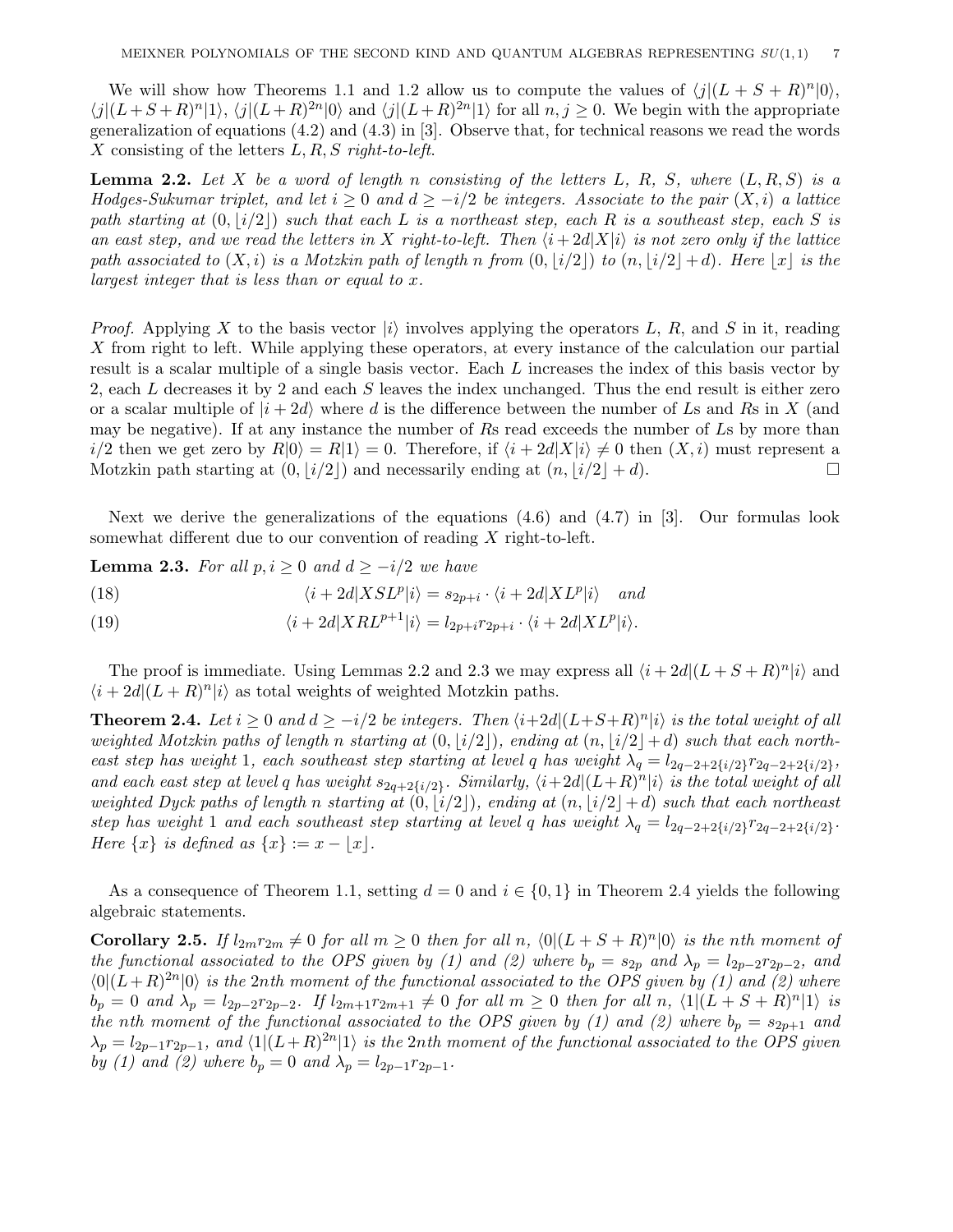Remark 2.6. As noted in the Preliminaries, an OPS and the associated moments determine each other only up to a constant factor. In Corollary 2.5 we understand that the moments were defined as total weights of weighted Motzkin paths as in Theorem 1.1. If we obtain the moments by some other means, we always need to check whether an adjustment by a constant factor is necessary. It suffices to check whether  $\mu_0 = 1$  is satisfied.

When we apply Theorem 2.4 to  $d \neq 0$ , Theorem 1.2 becomes useful, at least for the cases  $i \in \{0, 1\}$ .

**Theorem 2.7.** For all  $n, d \ge 0$ , each of the expressions  $\langle 2d|(L + S + R)^n |0 \rangle$ ,  $\langle 2d|(L + R)^n |0 \rangle$ ,  $\langle 2d + R \rangle$  $1|(L+S+R)^n|1\rangle$  and  $\langle 2d+1|(L+R)^n|1\rangle$  is the coefficient  $\mu_{n,d}$  of  $x^d$  in the degree n inverse polynomial for the appropriate system of monic polynomials given by (1) and (2). The results are summarized in the table below.

| Expression                        | $v_n$      | $\Lambda_{\eta}$   |
|-----------------------------------|------------|--------------------|
| $\langle 2d (L+S+R)^n 0\rangle$   | $s_{2n}$   | $l_{2p-2}r_{2p-2}$ |
| $\langle 2d+1 (L+S+R)^n 1\rangle$ | $s_{2n+1}$ | $l_{2p-1}r_{2p-1}$ |
| $\langle 2d (L+R)^n 0\rangle$     |            | $l_{2p-2}r_{2p-2}$ |
| $\langle 2d+1 (L+R)^n 1\rangle$   |            | $l_{2p-1}r_{2p-1}$ |

# 3. THE REPRESENTATION OF  $SU(1,1)$  CONSTRUCTED BY SUKUMAR AND HODGES

The operators  $R, L$ , and  $S$  appearing in the work of Sukumar and Hodges  $[6]$  are the motivating example of a Hodges-Sukumar triplet, defined in Section 2. For the values of  $r_n$ ,  $l_n$  and  $s_n$  indicated in (11), Corollary 2.5 may be used to obtain the following results.

**Proposition 3.1.** For  $\alpha \neq -1$  we have

$$
\langle 0 | (L+S+R)^n | 0 \rangle = \left(\frac{\alpha+1}{2}\right)_n = \frac{\alpha+1}{2} \cdot \left(\frac{\alpha+1}{2}+1\right) \cdots \left(\frac{\alpha+1}{2}+n-1\right),
$$

and for  $\alpha \neq -3$  we have

$$
\langle 1 | (L+S+R)^n | 1 \rangle = \left(\frac{\alpha+3}{2}\right)_n = \frac{\alpha+3}{2} \cdot \left(\frac{\alpha+3}{2}+1\right) \cdots \left(\frac{\alpha+3}{2}+n-1\right).
$$

*Proof.* By Corollary 2.5, the numbers  $\langle 0 | (L + S + R)^n | 0 \rangle$  are the moments of the functional associated to the OPS given by (1) and (2) where  $b_p = s_{2p} = 2p + (\alpha + 1)/2$  and  $\lambda_p = l_{p-2}r_{p-2} = p(p + (\alpha - 1)/2)$ . This OPS is the set of Laguerre polynomials with parameter  $(\alpha - 1)/2$ . Similarly,  $\langle 1 | (L + S + R)^n | 1 \rangle$ is the nth moment of the Laguerre polynomials with parameter  $(\alpha+1)/2$ . Both equations follow from (5).

Remark 3.2. As a consequence of the proof of Proposition 3.1, a combinatorial interpretation of  $\langle 0|(L + S + R)^n |0\rangle$  and  $\langle 1|(L + S + R)^n |1\rangle$  may be found using Viennot's "Laguerre stories", outlined in the Preliminaries. The "best" combinatorial interpretations (linked to permutation enumeration with no special weights) is associated to the cases when  $(\alpha - 1)/2$  or  $(\alpha + 1)/2$  belongs to  $\{0, 1\}$ . More precisely,  $\langle 0|(L + S + R)^n |0\rangle$  counts all permutations of  $\{1, 2, ..., n\}$  when  $\alpha = 1$  and it counts all permutations of  $\{1, 2, ..., n+1\}$  when  $\alpha = 3$ . Similarly,  $\langle 0 | (L + S + R)^n | 0 \rangle$  counts all permutations of  $\{1, 2, \ldots, n\}$  when  $\alpha = -1$  and it counts all permutations of  $\{1, 2, \ldots, n+1\}$  when  $\alpha = 1$ .

Similarly to the proof of Proposition 3.1, it is easy to show the following.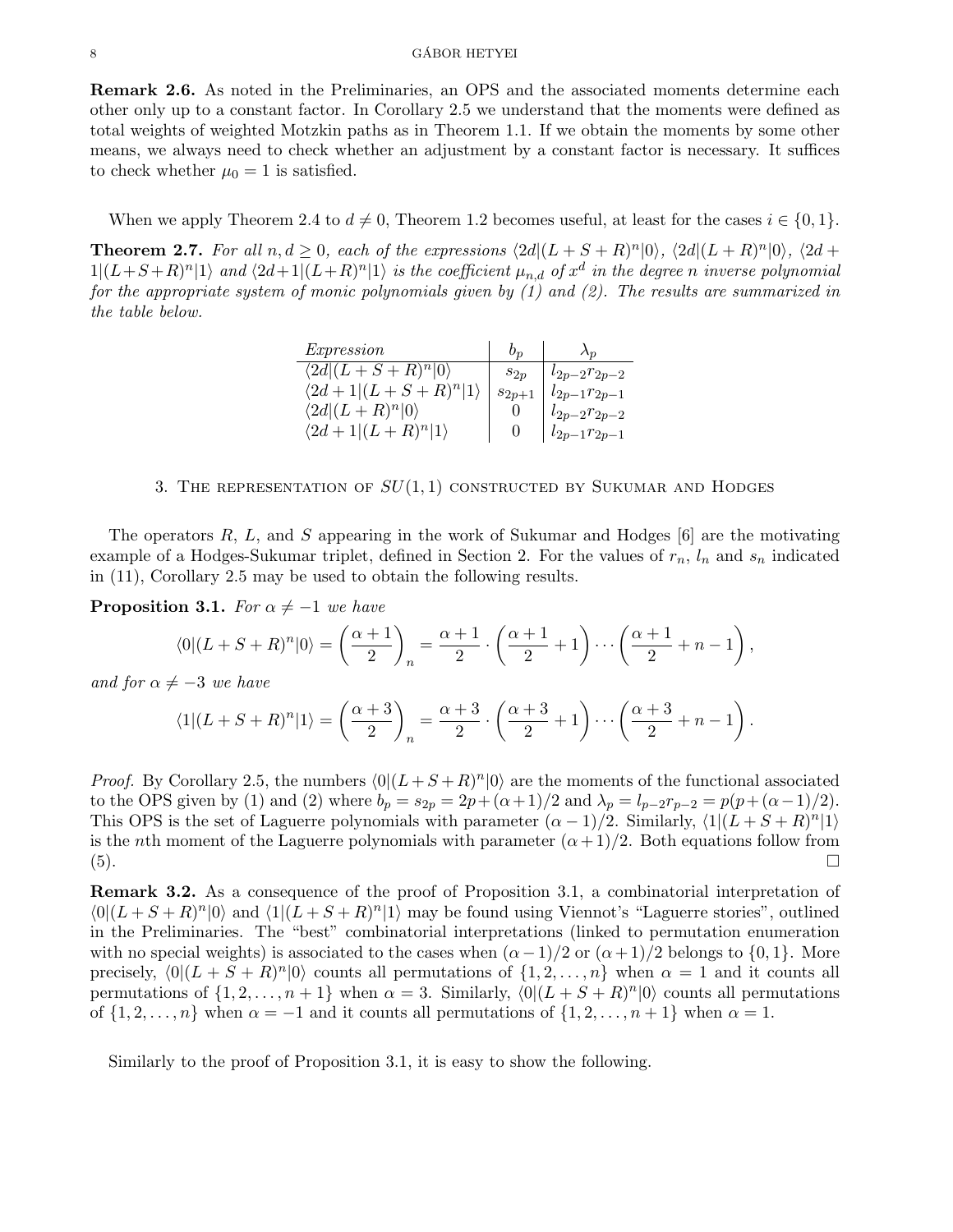**Proposition 3.3.** For  $\alpha \neq -1$  we have

$$
\langle 0|(L+R)^{2n}|0\rangle = \mu_{2n}(0, (\alpha+1)/2)
$$

and for  $\alpha \neq -3$  we have

$$
\langle 1 | (L+R)^{2n} | 1 \rangle = \mu_{2n}(0, (\alpha+3)/2).
$$

Here  $\mu_{2n}(0,\eta)$  stands for the  $(2n)$ th moment associated to the Meixner polynomials of the second kind with parameters  $(0, \eta)$ .

For  $\alpha = 1$ , (6) takes a very simple form, as this is noted in [7, Ch. II, Example 21]. Thus we obtain that, in this case  $\langle 0|(L + R)^{2n}|0\rangle$  is the secant number  $E_{2m}$ , as stated in [3, Eq. (5.2)]. We may also easily compute  $\langle 1 | (L + R)^{2n} | 1 \rangle$  using Lemma 1.3 which gives

$$
\langle 1 | (L + R)^{2n} | 1 \rangle = E_{2n}^{(2)}
$$
 where  $\sec^2(t) = \sum_{n \ge 0} E_n^{(2)} \frac{t^n}{n!}.$ 

As noted in [6, Eq. (3.2)], we have  $E_n^{(2)} = T_{2n+1}$ . Lemma 1.3 also allows to make the following generalizations.

Corollary 3.4. For  $\alpha \neq -1$  we have

$$
\langle 0|(L+R)^{2n}|0\rangle = E_{2n}^{((\alpha+1)/2)}
$$

and for  $\alpha \neq -3$  we have

$$
\langle 1|(L+R)^{2n}|1\rangle = E_{2n}^{((\alpha+3)/2)}.
$$

Remark 3.5. In analogy to Remark 3.2 we may observe that Viennot's theory offers the best combinatorial interpretations for the numbers  $\langle 0|(L+R)^{2n}|0\rangle$  and  $\langle 0|(L+R)^{2n}|0\rangle$  in the cases when  $(\alpha+1)/2$ or  $(\alpha + 3)/2$  equals 1. In these cases we may find an appropriate model by further restricting the appropriate "Laguerre stories" which corresponds to enumerating certain zig-zag permutations. The case when  $\alpha = -1$  or  $\alpha = -3$  is special since setting  $\delta = \eta = 0$  does not yield an OPS. (The requirement of all  $\lambda_n \neq 0$  is violated.) For the handling of the case  $\alpha = -1$  we refer to the work of Sukumar and Hodges [6]. We should stress however that, even beyond the issue of these "singularities", not all combinatorial questions raised by Sukumar and Hodges [6] may be handled using Viennot's theory in a straightforward manner. The most remarkable challenge is presented by the case  $\alpha = 0$  where, by Viennot's theory, we could not avoid considering "weighted stories". Sukumar and Hodges handle this case by considering the enumeration of transposition zig-zag classes. It is an interesting question for future research whether this enumeration question may be related to Viennot's theory by constructing a highly nontrivial bijection, similarly to Viennot's bijection between all permutations and his "Laguerre stories".

As seen in the preceding proofs, the application of Theorem 2.4 is linked to the use of certain Laguerre polynomials and Meixner polynomials of the second kind. It is easy to show in a similar way that, to use Theorem 1.2 to calculate  $\langle i + 2d|(L + S + R)^n|i\rangle$  for  $i \in \{0,1\}$  we need to find the inverse polynomials of the Laguerre polynomials  $\{L_n^{((\alpha-1)/2)}(x)\}_{n\geq 0}$  and  $\{L_n^{((\alpha+1)/2)}(x)\}_{n\geq 0}$ , whereas to calculate  $\langle i + 2d|(L + R)^n|i\rangle$  for  $i \in \{0,1\}$  we need to find the inverse polynomials of the Meixner polynomials of the second kind  $\{M_n(x, 0, (\alpha + 1)/2)\}_{n \geq 0}$  and  $\{M_n(x, 0, (\alpha + 3)/2)\}_{n \geq 0}$ . We may find these inverse polynomials using (8) and (9).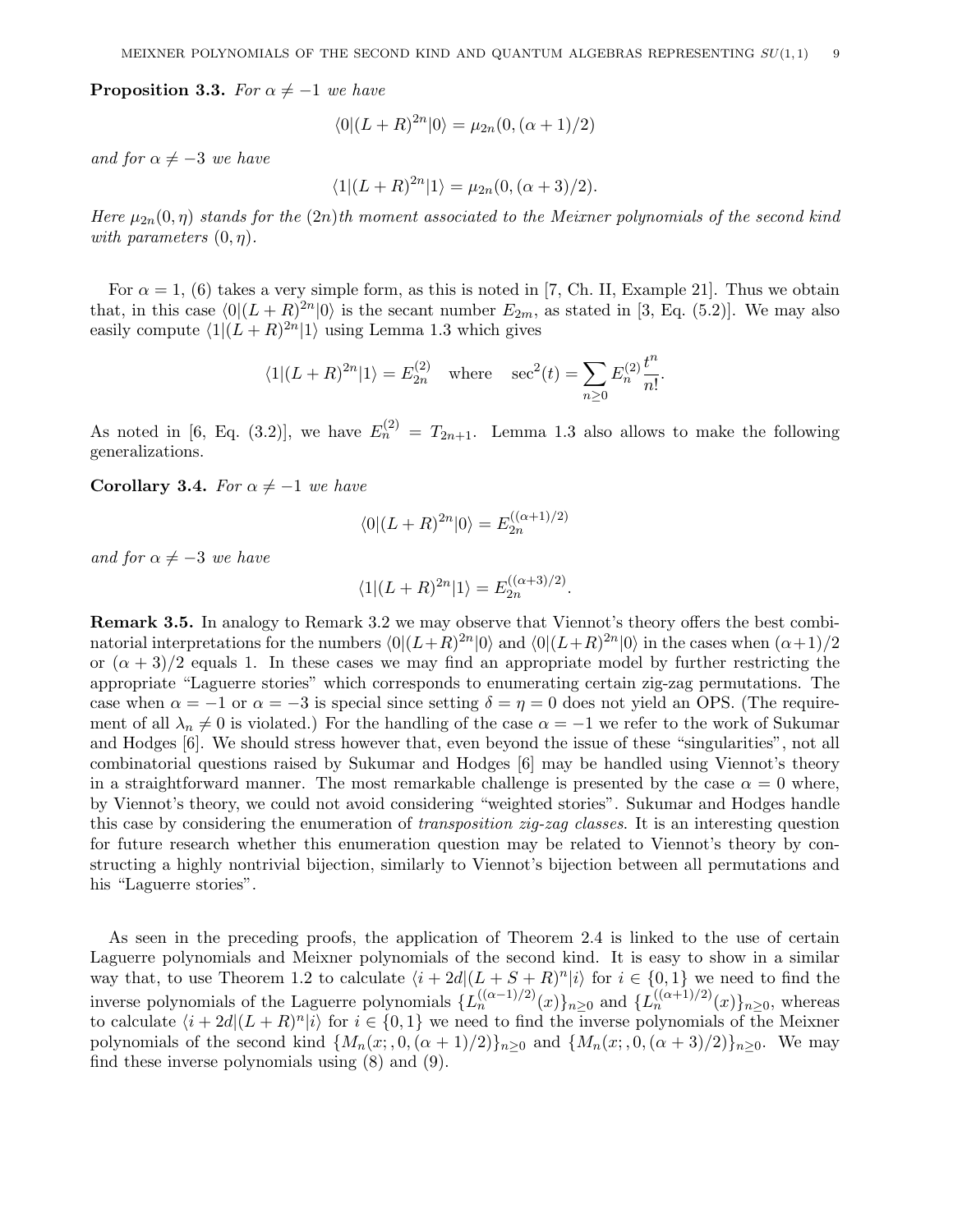# $\begin{array}{c}\n 10 \\
\hline\n \text{GÁBOR HETYEI}\n \end{array}$

The Laguerre polynomials  $\{L_n^{(\alpha)}(x)\}_{n\geq 0}$  satisfy [7, Ch. II, (29)]

(20) 
$$
\sum_{n\geq 0} L_n^{(\alpha)}(x) \frac{t^n}{n!} = (1+t)^{-\alpha-1} \exp\left(x \frac{t}{1+t}\right),
$$

thus we must set  $f(t) = (1 + t)^{-\alpha - 1}$  and  $g(t) = t/(1 + t)$  in (8). As indicated in [7, Ch. III, Table 4], this implies  $g^{-1}(t) = t/(1-t)$ . Thus the inverse polynomials of  $\{L_n^{(\alpha)}(x)\}_{n\geq 0}$  are given by

(21) 
$$
\sum_{n\geq 0} Q_n(x) \frac{t^n}{n!} = \left(\frac{1}{1-t}\right)^{\alpha+1} \exp\left(x \frac{t}{1-t}\right).
$$

Hence we have

$$
\mu_{n,d} = [x^d]Q_n(x) = \frac{n!}{d!} \sum_{j=0}^{n-d} (-1)^j \binom{-\alpha-1}{j} \binom{-d}{n-d-j} (-1)^{n-d-j} = \frac{(-1)^{n-d}n!}{d!} \binom{-d-\alpha-1}{n-d},
$$

implying

(22) 
$$
\mu_{n,d} = \binom{n}{d} (\alpha + 1 + d)_{n-d}.
$$

The Meixner polynomials of the second kind  $\{M_n(x, 0, \eta\}_{n\geq 0}$  satisfy [7, Ch. II, (64)]

$$
\sum_{n\geq 0} M_n(x; 0, \eta) \frac{t^n}{n!} = (1 + t^2)^{-\eta/2} \exp(x \arctan(t)),
$$

thus we must set  $f(t) = (1 + t^2)^{-\eta/2}$  and  $g(t) = \arctan(t)$  in (8). As indicated in [7, Ch. III, Table 4], this implies  $g^{-1}(t) = \tan(t)$ , and the inverse polynomials of  $\{M_n(x, 0, \eta\}_{n \geq 0}$  are given by

(23) 
$$
\sum_{n\geq 0} Q_n(x) \frac{t^n}{n!} = \sec(t)^{\eta} \exp(x \tan(t)).
$$

Hence we have

(24) 
$$
\mu_{n,d} = \frac{n!}{d!} [t^n] \sec(t)^{\eta} \tan(t)^d.
$$

Using (22) and (22) we have the following result.

**Theorem 3.6.** For all  $n, d \geq 0$  we have

(25) 
$$
\langle 2d|(L+S+R)^n|0\rangle = (-1)^{n-d} \binom{n}{d} \left(\frac{\alpha+1}{2}+d\right)_{n-d},
$$

(26) 
$$
\langle 2d+1|(L+S+R)^n|1\rangle = (-1)^{n-d}\binom{n}{d}\left(\frac{\alpha+3}{2}+d\right)_{n-d},
$$

(27) 
$$
\langle 2d|(L+R)^n|0\rangle = \frac{n!}{d!} [t^n] \sec(t)^{(\alpha-1)/2} \tan(t)^d \quad and
$$

(28) 
$$
\langle 2d+1|(L+R)^n|1\rangle = \frac{n!}{d!} [t^n] \sec(t)^{(\alpha+1)/2} \tan(t)^d.
$$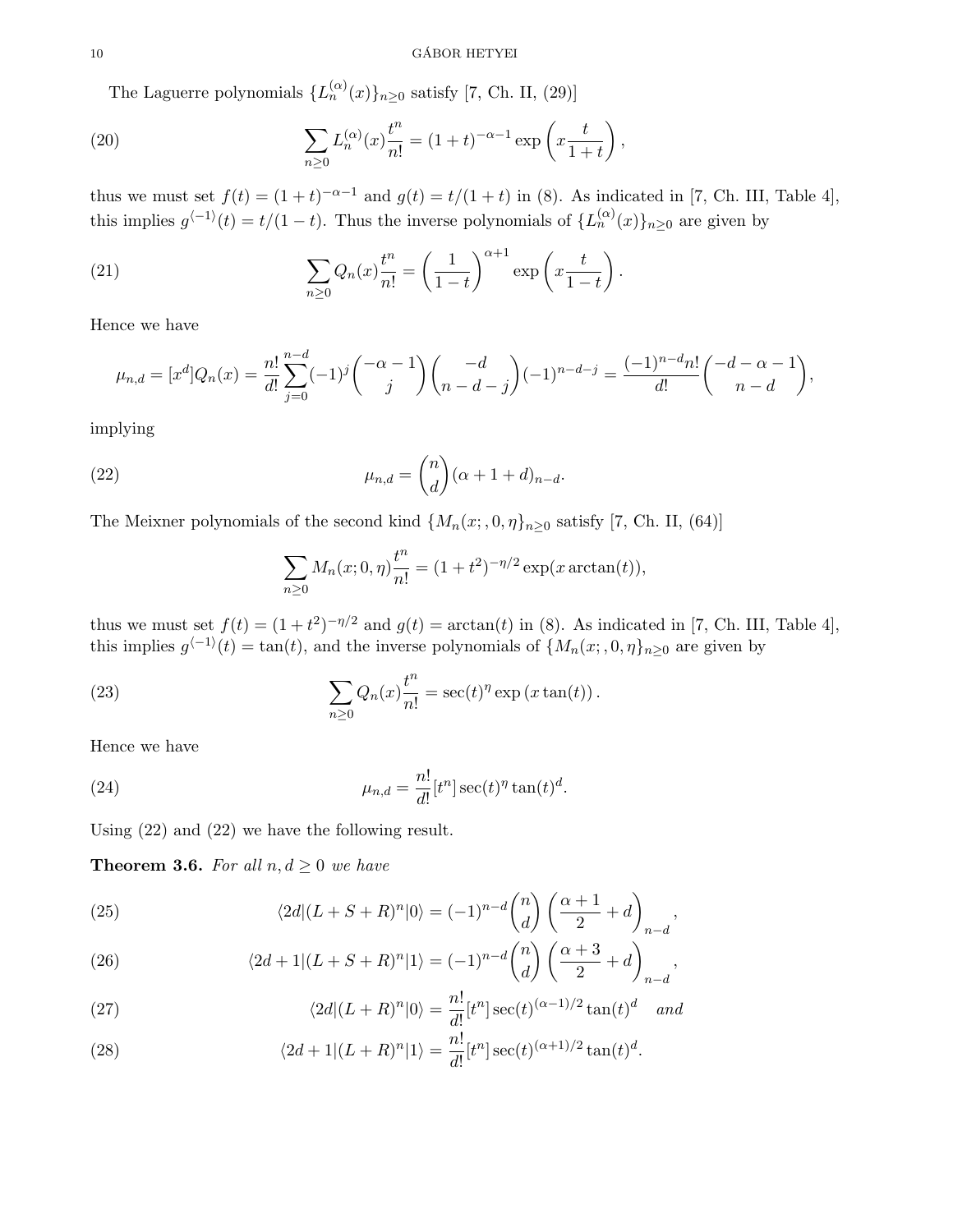# 4. A generalization of Klimyk's result to Hodges-Sukumar triplets

In this section we return to general Hodges-Sukumar triplets, but we make the supplementary assumption that none of the coefficients  $r_n$  that appear in Definition 2.1 is zero. Since

$$
J_1 = \frac{1}{2}(J_+ + J_-),
$$

our generalization of Klimyk's result [4, Eq. (17)] is a statement about the eigenvectors of  $L + R$ .

**Theorem 4.1.** Let  $(L, R, S)$  be a Hodges-Sukumar triplet satisfying  $r_n \neq 0$  for all  $n \geq 0$ . Then all eigenvectors of  $L + R$  may be written as the linear combination of a vector of the form

$$
\sum_{n\geq 0} \frac{p_n(r)}{\prod_{i=0}^{n-1} r_{2i}} |2n\rangle
$$

and of a vector of the form

$$
\sum_{n\geq 0} \frac{q_n(r)}{\prod_{i=0}^{n-1} r_{2i+1}} |2n+1\rangle.
$$

Here r is any real number,  $\{p_n(x)\}_{n\geq 0}$  and  $\{q_n(x)\}_{n\geq 0}$  are sequences of monic polynomials defined by (1) and (2). For  $\{p_n(x)\}_{n>0}$  we have  $b_n = 0$  and  $\lambda_n = l_{2n-2}r_{2n-2}$ , for  $\{q_n(x)\}_{n>0}$  we have  $b_n = 0$  and  $\lambda_n = l_{2n-1}r_{2n-1}.$ 

*Proof.* Let  $H_e$  resp.  $H_o$  be the closure of the subspace generated by the vectors  $\{|2n\rangle : n \geq 0\}$  resp.  $\{|2n+1\rangle : n \geq 0\}$ . These are both invariant under L and R and the entire Hilbert space is the direct sum of  $H_e$  and  $H_o$ . Thus each eigenvector of  $L + R$  my be written uniquely as the sum of an eigenvector belonging to  $H_e$  and an eigenvector belonging to  $H_o$ . Let us look for the eigenvector in  $H_e$  in the form  $\sum_{n\geq 0} h_n \cdot |2n\rangle$ . Assuming the eigenvalue is r, we have an eigenvector of  $L + R$  if and only if

$$
r_0 h_1 = r h_0 \quad \text{and}
$$

(30) 
$$
r_{2n}h_{n+1} + l_{2n-2}h_{n-1} = rh_n \text{ holds for } n \ge 2.
$$

Introducing  $p_0 := h_0$  and

 $p_n := h_n \cdot r_0 r_2 \cdots r_{2n-2}$  for  $n \ge 1$ 

we may rewrite (29) as

(31) p<sup>1</sup> = rp0,

while multiplying both sides of (30) by  $r_0r_2 \cdots r_{2n-2}$  yields the equivalent equation

(32) 
$$
p_{n+1} = rp_n - l_{2n-2}r_{2n-2}p_{n-1} \text{ for } n \ge 1.
$$

If  $p_0 = 0$  then (31) and (32) implies  $p_n = 0$  for all n. We obtain a nonzero eigenvector only if  $p_0 \neq 0$ and then, without loss of generality we may assume  $p_0 = 1$ . Furthermore, (32) implies that  $p_n$  must be obtained by substituting r into a monic polynomial sequence  ${p_n(x)}_{n>0}$  satisfying Favard's recursion formula with  $\lambda_n = l_{2n-2}r_{2n-2}$  for  $n \geq 1$ . Therefore any eigenvector belonging to  $H_e$  is of the form stated in the theorem.

 $\sum_{n\geq 0} h_n |2n+1\rangle$  we must have  $r_1 h_1 = rh_0$  and Finding an eigenvector belonging to  $H_e$  may be performed similarly. Assuming it is of the form

$$
r_{2n+1}h_{n+1} + l_{2n-1}h_{n-1} = rh_n \text{ for } n \ge 2.
$$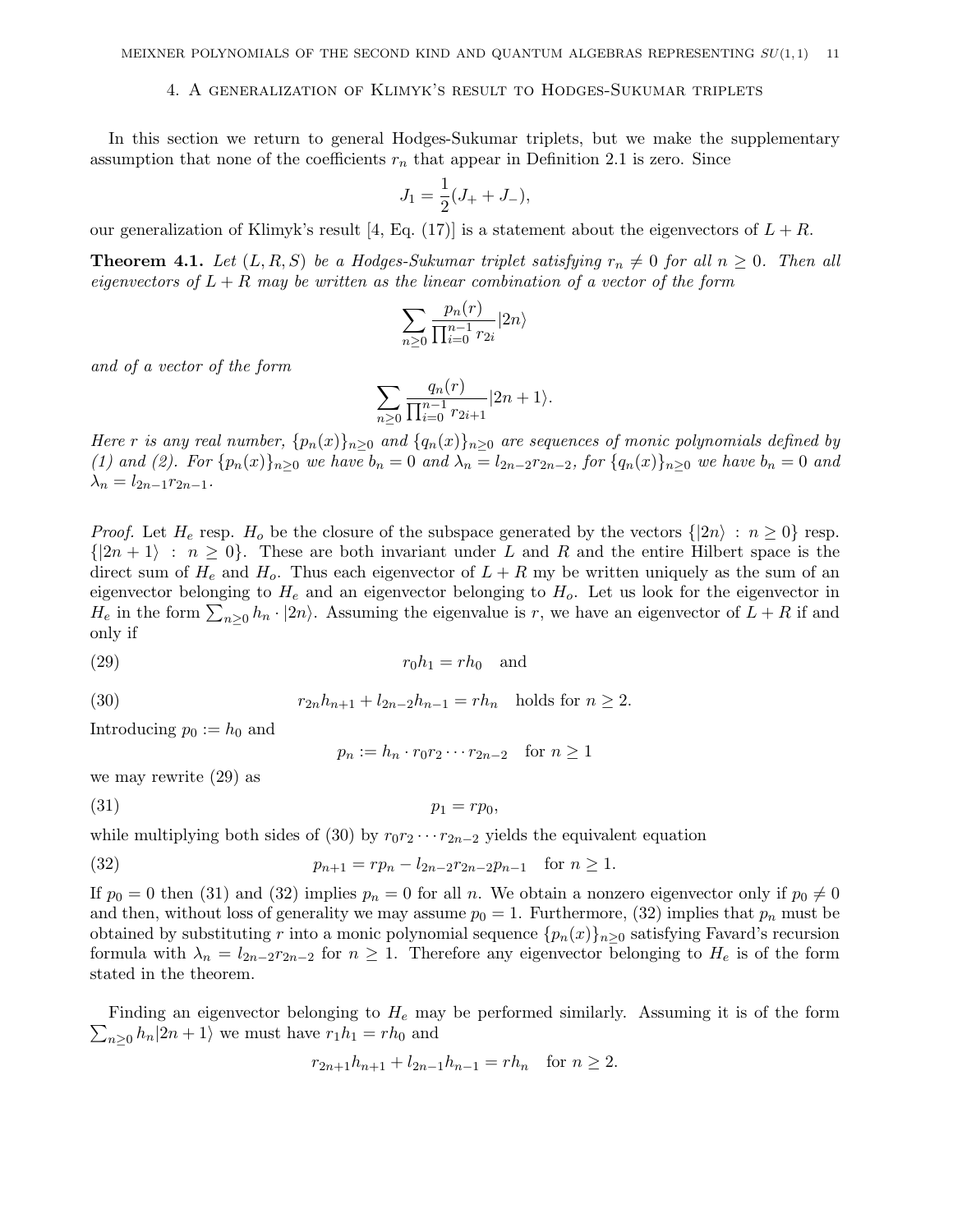Introducing  $q_0 := h_0$  and

$$
q_n := h_n \cdot r_1 r_3 \cdots r_{2n-1} \quad \text{for } n \ge 1
$$

we may rewrite the conditions for  $h_n$  as  $q_1 = r q_0$  and

$$
q_{n+1} = r q_n - l_{2n-1} r_{2n-1} q_{n-1} \quad \text{for } n \ge 2.
$$

Remark 4.2. Just like Klimyk's original result [4, Eq. (17)], Theorem 4.1 is only a necessary condition. Whether all vectors arising in the above form are eigenvectors (or even convergent sums) is subject to further investigation. For the model considered by Klimyk [4], he is able to show that the spectrum consists of all real numbers.

For the quantum algebras constructed by Sukumar and Hodges [6], Theorem 4.1 has the following consequence.

Corollary 4.3. In the quantum algebras constructed by Sukumar and Hodges [6], all eigenvectors of  $L + R$  may be written as a linear combination of a vector of the form

$$
\sum_{n\geq 0} \frac{M_n(r; 0, (\alpha + 1)/2)}{\prod_{i=0}^{n-1} \sqrt{(i + (\alpha + 1)/2)(i + 1)}} |2n\rangle
$$

and of a vector of the form

$$
\sum_{n\geq 0} \frac{M_n(r; 0, (\alpha+3)/2)}{\prod_{i=0}^{n-1} \sqrt{(i+(\alpha+3)/2)(i+1)}} |2n+1\rangle.
$$

Here r is any real number and the  $M_n(x; 0, \eta)$  stand for the Meixner polynomials of the second kind.

**Remark 4.4.** For  $\alpha = 1$  Corollary 4.3 takes the following form. Each eigenvector of  $L + R$  may be written as a linear combination of a vector of the form

$$
\sum_{n\geq 0} \frac{M_n(r;0,1)}{n!} |2n\rangle
$$

and of a vector of the form

$$
\sum_{n\geq 0} \frac{M_n(r;0,2)}{\sqrt{n!(n+1)!}} |2n+1\rangle.
$$

A combinatorial model for the coefficients of the powers of x in  $M_n(x; 0, 1)$  is mentioned in [7, Ch. II, Example 21. Up to sign, the coefficient of  $x^k$  in  $M_n(x; 0, 1)$  is the number of permutations of  $\{1, 2, \ldots, n\}$  having k odd cycles.

In analogy to Theorem 4.1 we may also express the eigenvectors of  $L + S + R$  as follows.

**Theorem 4.5.** Let  $(L, R, S)$  be a Hodges-Sukumar triplet satisfying  $r_n \neq 0$  for all  $n \geq 0$ . Then all eigenvectors of  $L + S + R$  may be written as the linear combination of a vector of the form

$$
\sum_{n\geq 0} \frac{p_n(r)}{\prod_{i=0}^{n-1} r_{2i}} |2n\rangle
$$

and of a vector of the form

$$
\sum_{n\geq 0} \frac{q_n(r)}{\prod_{i=0}^{n-1} r_{2i+1}} |2n+1\rangle.
$$

 $\Box$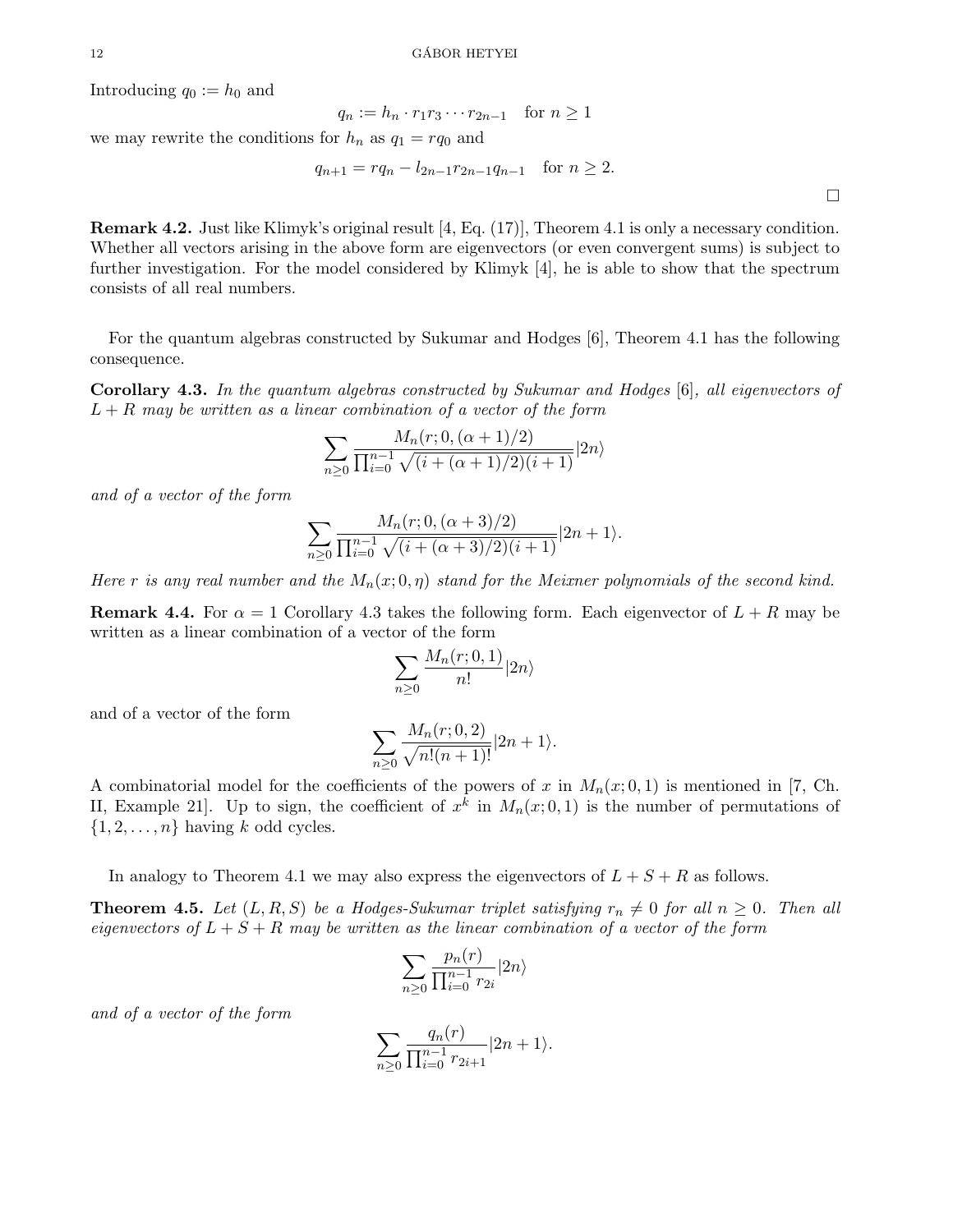Here r is any real number,  ${p_n(x)}_{n\geq 0}$  and  ${q_n(x)}_{n\geq 0}$  are sequences of monic polynomials defined by (1) and (2). For  $\{p_n(x)\}_{n\geq 0}$  we have  $b_n = s_{2n}$  and  $\lambda_n = l_{2n-2}r_{2n-2}$ , for  $\{q_n(x)\}_{n\geq 0}$  we have  $b_n = s_{2n+1}$  and  $\lambda_n = l_{2n-1}r_{2n-1}$ .

The proof is completely analogous to the proof of Theorem 4.1 and omitted. For the quantum algebras constructed by Sukumar and Hodges [6], Theorem 4.1 has the following consequence.

Corollary 4.6. In the quantum algebras constructed by Sukumar and Hodges [6], all eigenvectors of  $L + S + R$  may be written as a linear combination of a vector of the form

$$
\sum_{n\geq 0} \frac{L_n^{((\alpha-1)/2)}(r)}{\prod_{i=0}^{n-1} \sqrt{(i+(\alpha+1)/2)(i+1)}} |2n\rangle
$$

and of a vector of the form

$$
\sum_{n\geq 0} \frac{L_n^{((\alpha+1)/2)}(r)}{\prod_{i=0}^{n-1} \sqrt{(i+(\alpha+3)/2)(i+1)}} |2n+1\rangle.
$$

Here r is any real number and the  $L_n^{(\alpha)}(x)$  stand for the generalized Laguerre polynomials.

**Remark 4.7.** The connecting coefficients  $\{\lambda_n\}_{n\geq 1}$  resp.  $\{b_n\}_{n\geq 0}$  for the polynomials  $\{p_n(x)\}_{n\geq 0}$ and  $\{q_n(x)\}_{n\geq 0}$  used in Theorems 4.1 resp. 4.5 are the same as the ones used in Corollary 2.5 and Theorem 2.7. Thus, the same systems of polynomials may be used to calculate some matrix entries of the powers of  $L + R$  and  $L + S + R$  as in the calculation of their eigenvectors.

### 5. Concluding remarks

Our first goal in this paper was to offer a systematic combinatorial framework for some questions arising in the work of Sukumar and Hodges [6] who studied linear operators exhibiting parity-violating properties. However, nothing prevents us from considering the restriction of Hodges-Sukumar triplets to the even-indexed basis vectors only, thus obtaining a parity-independent model. It seems also plausible that the definition could be further generalized and thus adaptable in an even wider range of situations. One obvious generalization is to replace the notion of parity by congruence modulo a given number. Viennot's [7] combinatorial results on calculating the weight of all weighted Motzkin paths between two given points remain applicable and the proofs of the generalizations of Klimyk's result [4, Eq. (17)] on the eigenvectors remain adaptable. What we obtain is the repetition of the same "coincidence" in a wide range of situations: the same sequence of orthogonal polynomials may be used to calculate some matrix entries in the powers of an operator and to calculate the eigenvectors of the same operator. We hope that this observation will be useful in the analysis of many future models.

# **ACKNOWLEDGEMENTS**

I wish to thank Mireille Bousquet-Mélou for acquainting me with Viennot's work [7]. This work was supported by the NSA grant  $#$  H98230-07-1-0073 and completed while the author was on reassignment of duties sponsored by the University of North Carolina at Charlotte.